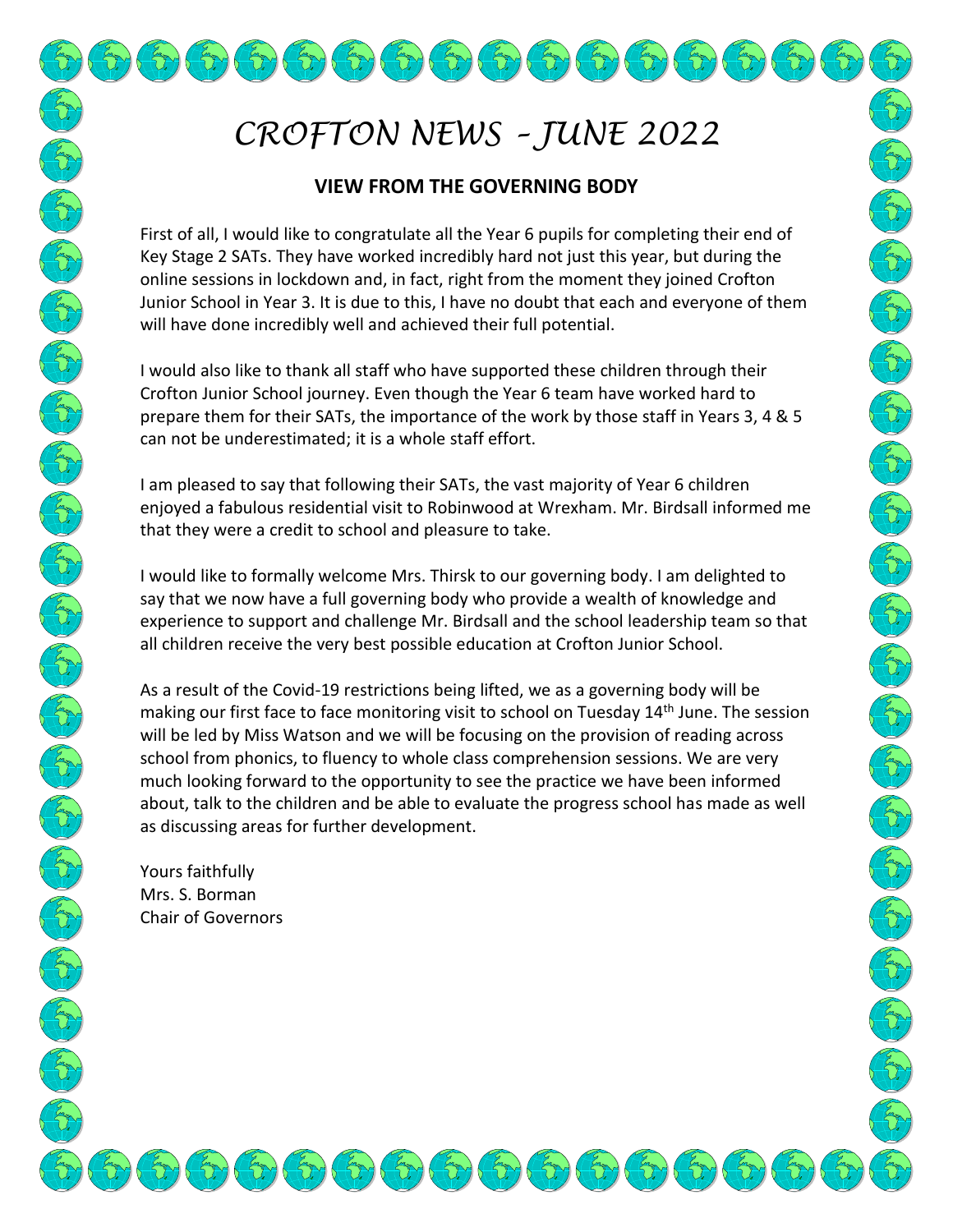# **2022 23 CLASS ORGANISATION**

I can confirm that the following class organisation will be in place from September:

Year 3

- Elf Owl Class Mrs Scott
- Snowy Owl Class Miss Evans

### Year 4

- Sooty Owl Class (formerly Snowy Owls) Mrs Vickers (Monday-Wednesday) & Mrs Mondal (Thursday & Friday)
- Spotted Owl Class (formerly Elf Owls) Mrs Henwood (Monday-Wednesday) & Miss Walker (Thursday & Friday)

### Year 5

- Barn Owl Class (formerly Sooty Owls) Miss Watson (Monday & Tuesday) & Mrs Mitchell (Wednesday-Friday)
- Tawny Owl Class (formerly Spotted Owls) Miss Alexander

## Year 6

.

- Eagle Owl Class (formerly Barn Owls) Miss Wheeler
- Hawk Owl Class (formerly Tawny Owls) Miss Powell

As a result of a settled staffing structure, we have already begun with transition arrangements for the new Year 3 children, current Year 6 children as well as internal transition.

# **JOB ROLE AVAILABLE**

As a result of the excellent news that Miss Scattergood has been accepted on to a trainee teacher course, we have two roles available in school from September 2022. Both roles are temporary for one academic year. We are open to the roles being filled by one person if they are sufficiently suitable or by two people. The roles are:

- Clerical Officer 15 hours per week 8:40-11:40am Monday-Friday at Grade 3
- Teaching Assistant either class-based or with responsibility for delivering reading interventions 12.5 hours per week 12:40-3:10pm at Grade 4

If you are interested in either or both roles, please contact the school office on 01924 863981 or [office@crofton-jun.wakefield.sch.uk](mailto:office@crofton-jun.wakefield.sch.uk) for an application form and return by Monday 13<sup>th</sup> June.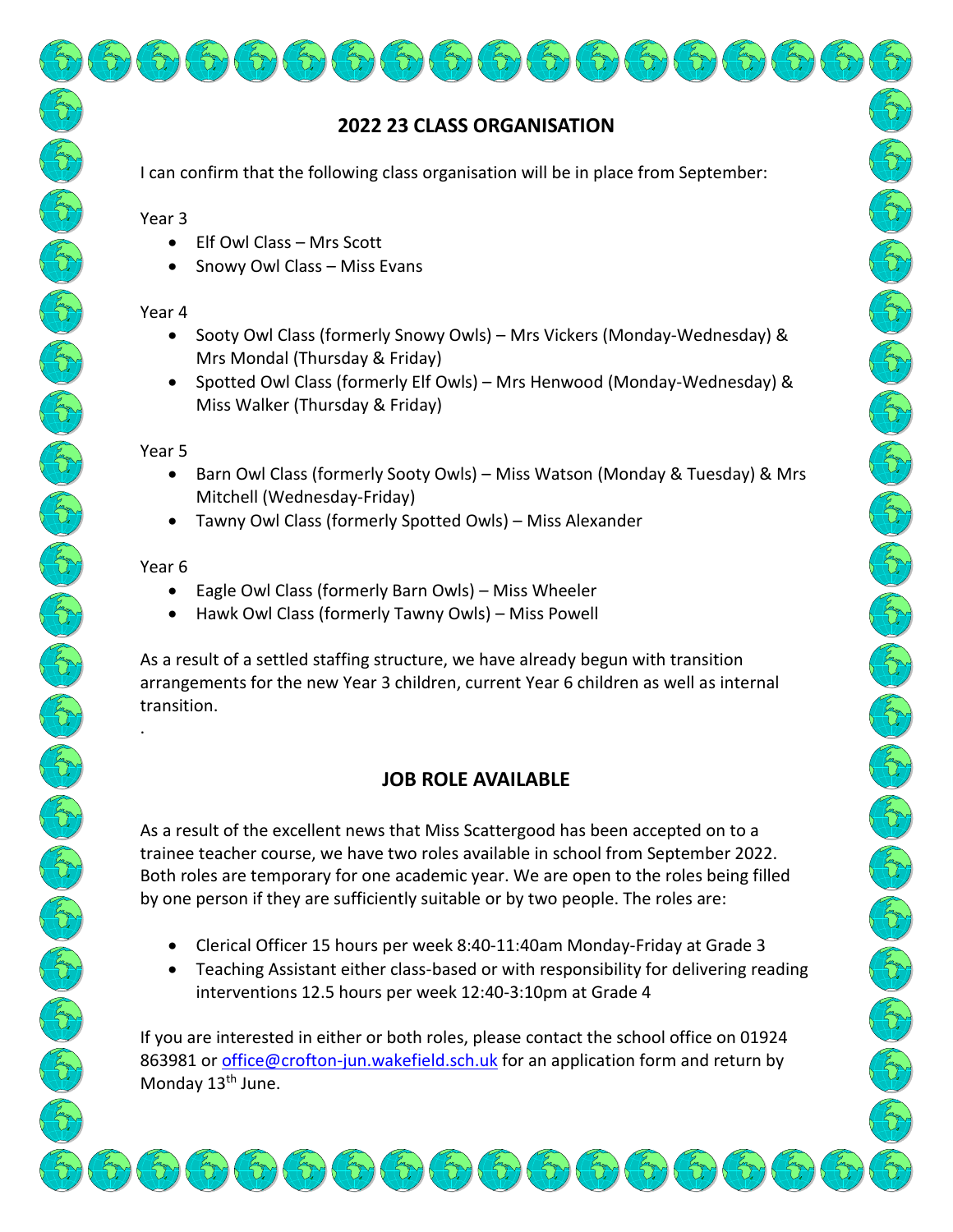# **SCHOOL DAY CONSULTATION**

I can confirm that the consultation period for extending the school day so that we meet the new government guidance of 32.5 hours per week has now closed.

During the consultation period, I received two responses; one was to express support for the timings and the other to discuss a personal circumstance involving a sibling at another school.

I will report back to the governing body with the outcome of the consultation and inform you as soon as possible of the outcome.

# **PARKING & TRAFFIC**

Parking and traffic remain an on-going issue not just for our school but also Shay Lane, Crofton Infants and Crofton Academy. We were joined at our latest Headteacher meeting by representatives of the Police to discuss the issues and potential solutions. It was made very clear the difficulties you as parents face given the very limited parking available and the number of pupils going to and leaving school at very similar times. A joint letter from all schools will follow shortly; however, in the meantime can I please ask that you:

- Do not stop to drop your child off or collect them whilst on the zig zag lines outside school.
- Do not stop to drop you child off or collect them whilst on the single yellow line on the opposite side of school between the hours of 8:30am & 4:30pm as stated on the traffic sign.
- Park further away from school or use Crofton Club car park.
- Be mindful of children and parents as they cross the road.

Thank you for your support in this matter.

## **SCHOOL UNIFORM**

We are pleased that the vast majority of pupils follow the school uniform policy for both classroom and PE activities. However; we do have a number of pupils who do not wear the appropriate PE kit. I have asked that all staff do remind pupils to come dressed appropriately. If you are having financial difficulty in providing the appropriate uniform, please contact school as soon as possible as we are more than willing to provide support.

As stated in the school prospectus, PE kit for children attending Crofton Junior School is as follows: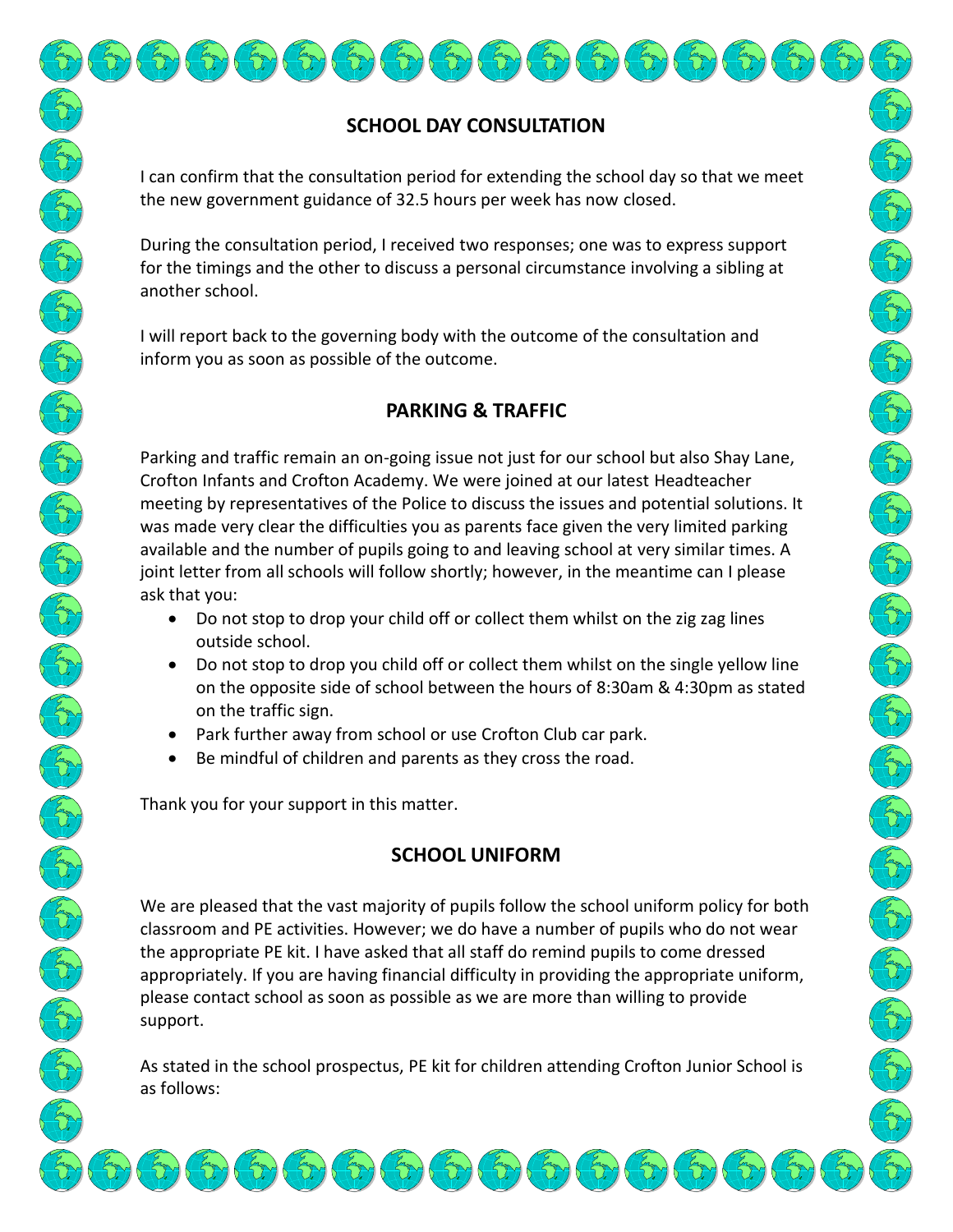- Light blue t-shirt with school logo
- Dark blue or black PE shorts
- Outdoor trainers (separate to the shoes children come to school in)
- Plain dark blue or black jogging bottoms and top for outdoor activities.

For outdoor PE, children are asked to come to school in the appropriate kit, which they will remain in for the remainder of the school day.

For indoor PE, children are asked to come to school in their normal school uniform and bring the appropriate kit with them. We suggest that it is brought into school on a Monday and taken home on Friday.

Can I also remind you that if your child has shoulder length or longer hair, then it needs to be tied back for health and safety reasons. We have had one case of head lice recently and this will help prevent further cases.

CAN CAN CAN CAN CAN CAN CAN

Control Control Control Control Control Control Control Control Control Control Control Control Control Control Control Control Control Control Control Control Control Control Control Control Control Control Control Contro

CAN CAN CAN CAN

## **SCHOOL SNACKS & PACKED LUNCHES**

We have noticed a number of children coming to school recently with unhealthy snacks for break time or in their packed lunch. Can I politely remind you that the children can bring a piece of fruit or a vegetable at break time and that packed lunches are healthy and balanced and do not include chocolate bars, sweets or fizzy drinks. Thank you.

## **DIARY DATES**

#### **\*New dates in bold**

- Spotted Owls' Inspire Wednesday  $8<sup>th</sup>$  June
- Fire Safety Talks Friday 17<sup>th</sup> June
- National Sports Week Monday  $20^{th}$  Friday  $24^{th}$  June
- Sports Day Monday 20<sup>th</sup> June (Years 3&4 AM and Years 5&6 PM)
- Art Week Monday 27<sup>th</sup> June Friday 1<sup>st</sup> July
- Years 3 & 4 visit to Yorkshire Sculpture Park Monday  $27<sup>th</sup>$  June
- Years 5 & 6 visit to Yorkshire Sculpture Park Tuesday 28<sup>th</sup> June
- Parents/carers Art Exhibition 2:30pm Friday  $1^{st}$  July
- Transition Day & Crofton Academy Transition Day Tuesday 5th July
- New to Year 3 Parents' Meeting  $-6:00$ pm Tuesday 5<sup>th</sup> July
- New to Year 7 Crofton Academy Parents' Evening Wednesday  $6<sup>th</sup>$  July
- Second Transition Day Thursday  $7<sup>th</sup>$  July
- Year 6 Road Safety Talks Thursday 7<sup>th</sup> July
- **Year 4 Visit to Flamborough – 8:15am – 4:30pm Monday 4 th July**
- Year 6 Bikeability Monday  $4<sup>th</sup>$  Wednesday  $13<sup>th</sup>$  July